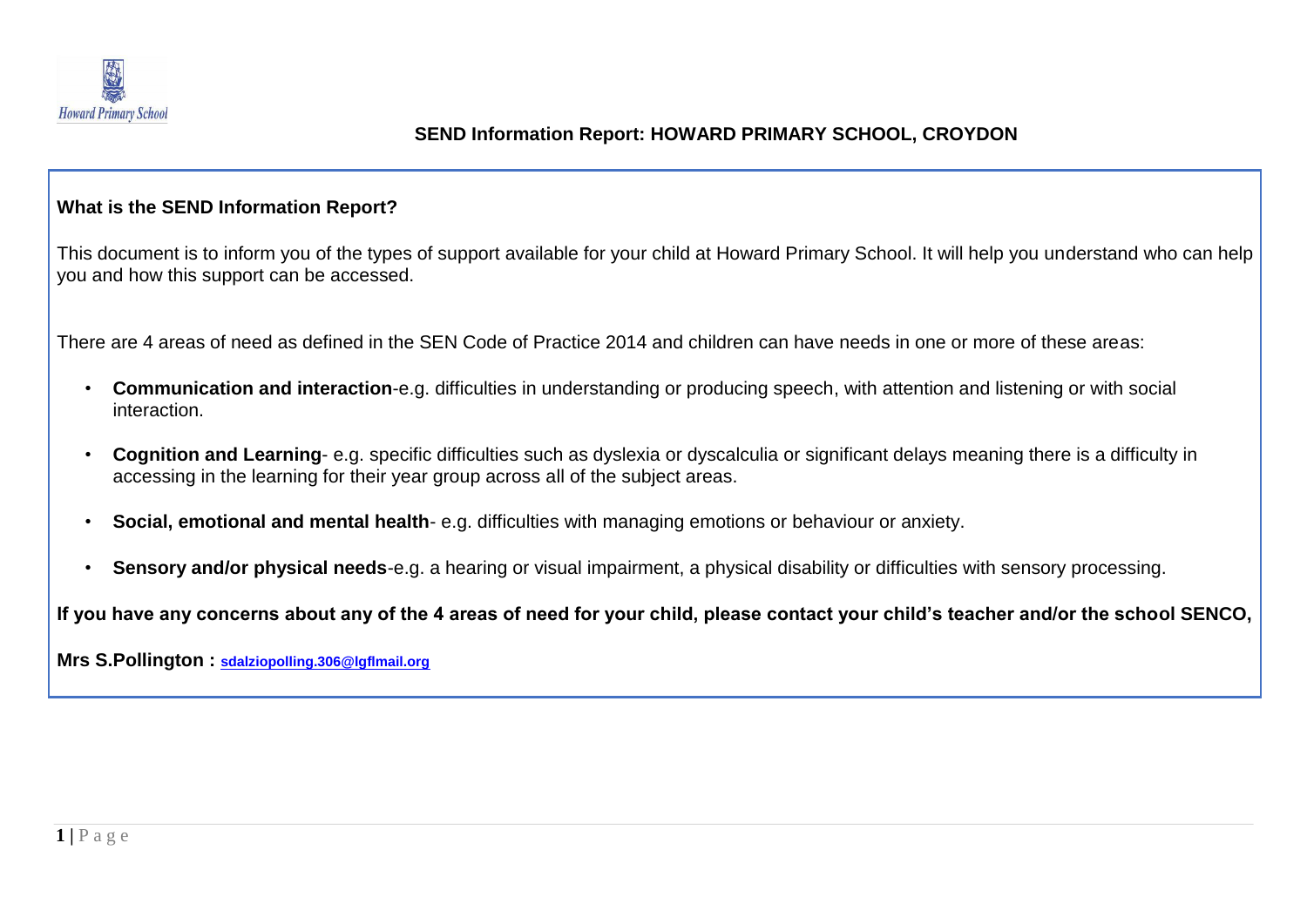

**At Howard Primary School, we use the following process to identify pupils' needs and provide support:**



L **Assess=** Class Teachers, SENCO and /or Parents and Carers identify pupil as needing SEN support. In some cases, additional advice may be needed and this will take the form of referrals to external agencies such as Speech and Language Therapist (SALT), Occupational Therapy (OT), Educational Psychologist (EP).

**Plan=** Evidence based interventions and support are agreed with all parties concerned and put in place. Targets are set and a time frame agreed for a review. The plan is called Pupil Support Plan.

**Do=** Class Teachers retain responsibility for working with the pupil. They will work closely with the Teaching Assistant (TA) or specialist staff. The SENCO will support the class Teacher and TA by advising on the effective implementation of the support.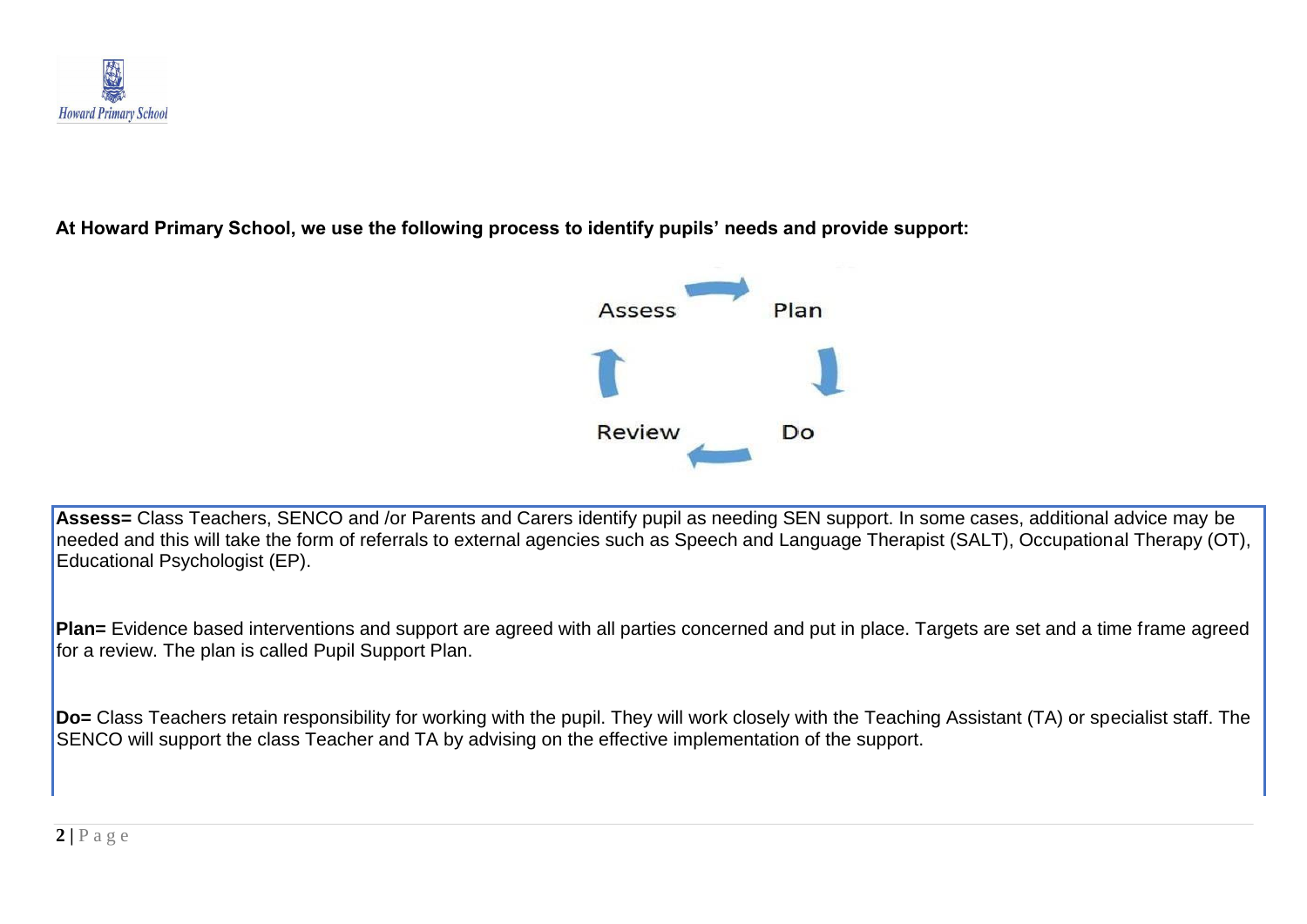

**Review=** The progress made by the pupil against the targets set at the Assess and Plan stage are reviewed in line with the agreed review date. Class Teachers, SENCO, together with the parent and pupil, will decide whether good progress has been made or not. Further support might be sought from external agencies and where, appropriate, a referral for an Educational Health Care Plan (EHCP) might be agreed lon.

**A Support Plan will look like this:**

| Photo of          | <b>My Support Plan</b>        |                       |                   |
|-------------------|-------------------------------|-----------------------|-------------------|
| child             |                               |                       |                   |
| <b>Name</b>       |                               |                       |                   |
| <b>DOB</b>        |                               |                       |                   |
| <b>School</b>     | <b>Howard Primary School</b>  |                       |                   |
| <b>Class</b>      |                               |                       |                   |
|                   | <b>Background Information</b> |                       |                   |
| Home:             | Lives with                    | <b>Photo</b>          | <b>YES/NO</b>     |
|                   |                               | permissions:          |                   |
| <b>Allergies:</b> |                               | <b>Communication:</b> | Verbal/Non verbal |
| Other:            |                               |                       |                   |

| <b>Triggers</b>               | <b>Behaviours</b>        |
|-------------------------------|--------------------------|
| • Feeling under pressure      | <b>Avoidance tactics</b> |
| • Feeling picked on           | • Emotional              |
| • Fearful of losing something | • Retaliation            |
| Frustration                   | • Anger outbursts        |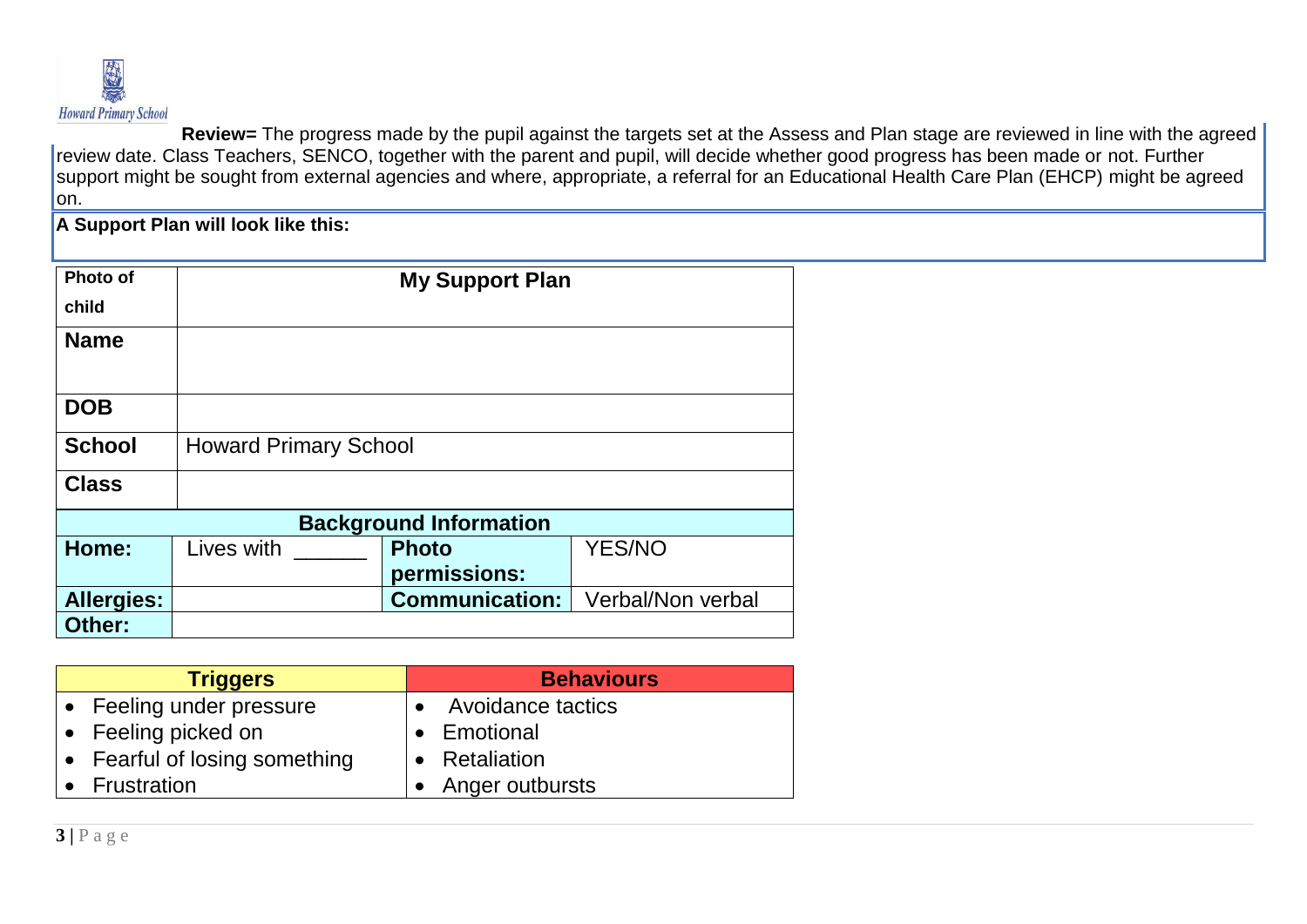

• Lack of sleep

• Meltdown

• Overstimulation

| <b>Motivators</b>                                                                                                 | <b>Tools</b>                                                                                                                                                                                                                                                                                                    |
|-------------------------------------------------------------------------------------------------------------------|-----------------------------------------------------------------------------------------------------------------------------------------------------------------------------------------------------------------------------------------------------------------------------------------------------------------|
| • Reward system<br><b>Celebration of success</b><br>Positive attention<br>• Turning a negative into a<br>positive | Own chart with reward for whole<br>class<br>Celebrate the positive, give praise<br>for a factual reason<br>• Adult offering a guided restorative<br>solution e.g. tidy up class after<br>tantrum, share a game with a child<br>X argued with<br>• 5 mins time out at break if X uses<br>hands in a negative way |

| <b>Strategies</b>                                                                                                                                                                                                                                                                          | <b>Goals</b>                                                                                                                                                                                                                |
|--------------------------------------------------------------------------------------------------------------------------------------------------------------------------------------------------------------------------------------------------------------------------------------------|-----------------------------------------------------------------------------------------------------------------------------------------------------------------------------------------------------------------------------|
| • Offer the use of Calm area<br>Use ZoR lanyard<br>• Divert X into a quiet activity when<br>hyperactive to avoid a red zone<br>incident<br>• Consistent use of Own Reward<br>Chart<br>• Involvement in finding a solution<br>so X can understand other<br>people's feelings and how people | • To achieve the goals on $X$ chart<br>90% of the time<br>• To develop a trusting<br>relationship with all adults in X<br>class<br>• To be able to use at least 2<br>ZoR strategies to cope with<br>disappointment and fear |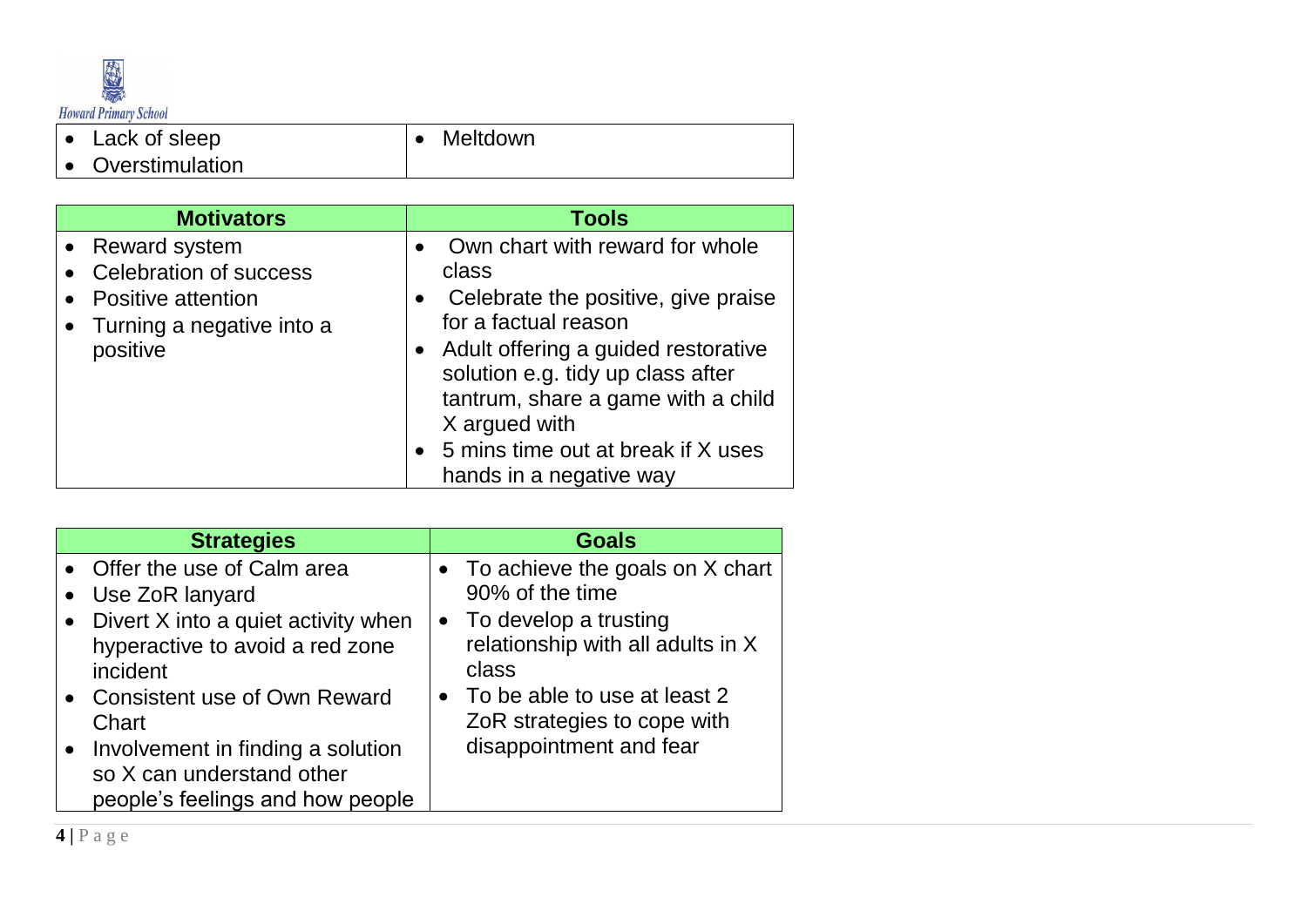

can be affected by X being in the yellow/red/blue zone

## **Review**

- By mid-Autumn X had started to respond to one calming Zones of Regulation strategies
- By January X started going to safe adult for support without being asked
- By June X was able to confidently apply 2 Zones of Regulation strategies

## **These are the most frequently asked questions about SEND Support at Howard Primary School:**

| <b>Teaching and Learning</b>                                 |              |                                                                                                                                                                                                                                                                                                                                                                                                                                                                                                                                                                                                      |
|--------------------------------------------------------------|--------------|------------------------------------------------------------------------------------------------------------------------------------------------------------------------------------------------------------------------------------------------------------------------------------------------------------------------------------------------------------------------------------------------------------------------------------------------------------------------------------------------------------------------------------------------------------------------------------------------------|
| 1. What additional support can be provided in the classroom? | П.<br>$\Box$ | All teachers teach to pupils' specific needs. Quality first teaching<br>and personalised learning for all children takes place in all our<br>classrooms. This is at the centre of our policy and practice, helping<br>us improve outcomes for children with Special Educational Needs<br>and Disabilities in our school.<br>A Teaching Assistant (TA) is a member of staff who is trained to<br>work under the direction of a class teacher and Year Group Leader.<br>In our school TAs are trained to support the learning of small<br>groups, 1:1 and delivering interventions to targeted groups. |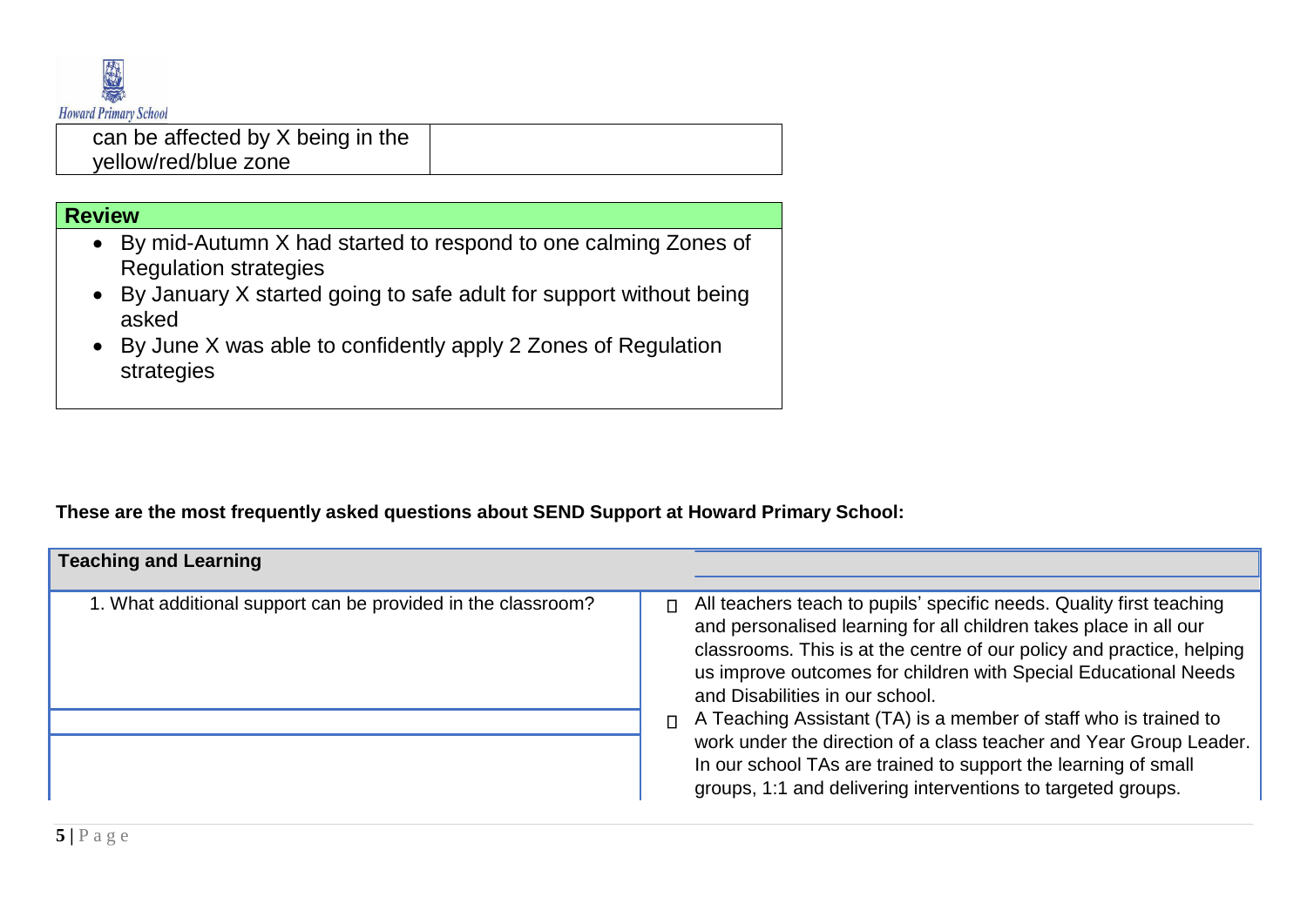

|                                                                                                                                                                                             | All teachers are responsible for creating and maintaining classroom<br>$\Box$<br>environments that support all learners.<br>If additional funding is allocated from SEN to a child through an<br>$\Box$<br>Education Health and Care Plan, we will use this funding to provide<br>additional support to the pupil, this may be an additional person or a<br>specific resource or a mix of different things as outlined in the<br>Education Health and Care Plan. If we think your child needs<br>additional support from a TA on a regular basis, we will tell you. If<br>your child had TA support in another school or setting, we would<br>like you to tell us please.<br>We utilise pupil premium funding, where relevant, please contact<br>$\Box$<br>our Head Teacher, Miss De Saulles for further information. |
|---------------------------------------------------------------------------------------------------------------------------------------------------------------------------------------------|-----------------------------------------------------------------------------------------------------------------------------------------------------------------------------------------------------------------------------------------------------------------------------------------------------------------------------------------------------------------------------------------------------------------------------------------------------------------------------------------------------------------------------------------------------------------------------------------------------------------------------------------------------------------------------------------------------------------------------------------------------------------------------------------------------------------------|
| 2. What provision do you offer to facilitate access to the curriculum<br>and to develop independent learning? (This may include<br>support from external agencies and equipment/facilities) | We have a service level agreement with the Educational<br>$\Box$<br>Psychology service, our assigned Educational Psychologist is Anne<br>Moore.<br>We follow the guidelines in the SEND Code of Practice (2014).                                                                                                                                                                                                                                                                                                                                                                                                                                                                                                                                                                                                      |
|                                                                                                                                                                                             | We teach a differentiated curriculum.<br>We have a service level agreement with the Speech & Language<br>Service.                                                                                                                                                                                                                                                                                                                                                                                                                                                                                                                                                                                                                                                                                                     |

| $\Box$<br>$\Box$ | We access external agencies to support specialist additional needs<br>including Outreach Support Service from Chaffinch Brook School,<br>Occupational Therapy (OT) and ensure that programmes are<br>delivered to identified children.<br>Children with SEN have individual Support Plans. |
|------------------|--------------------------------------------------------------------------------------------------------------------------------------------------------------------------------------------------------------------------------------------------------------------------------------------|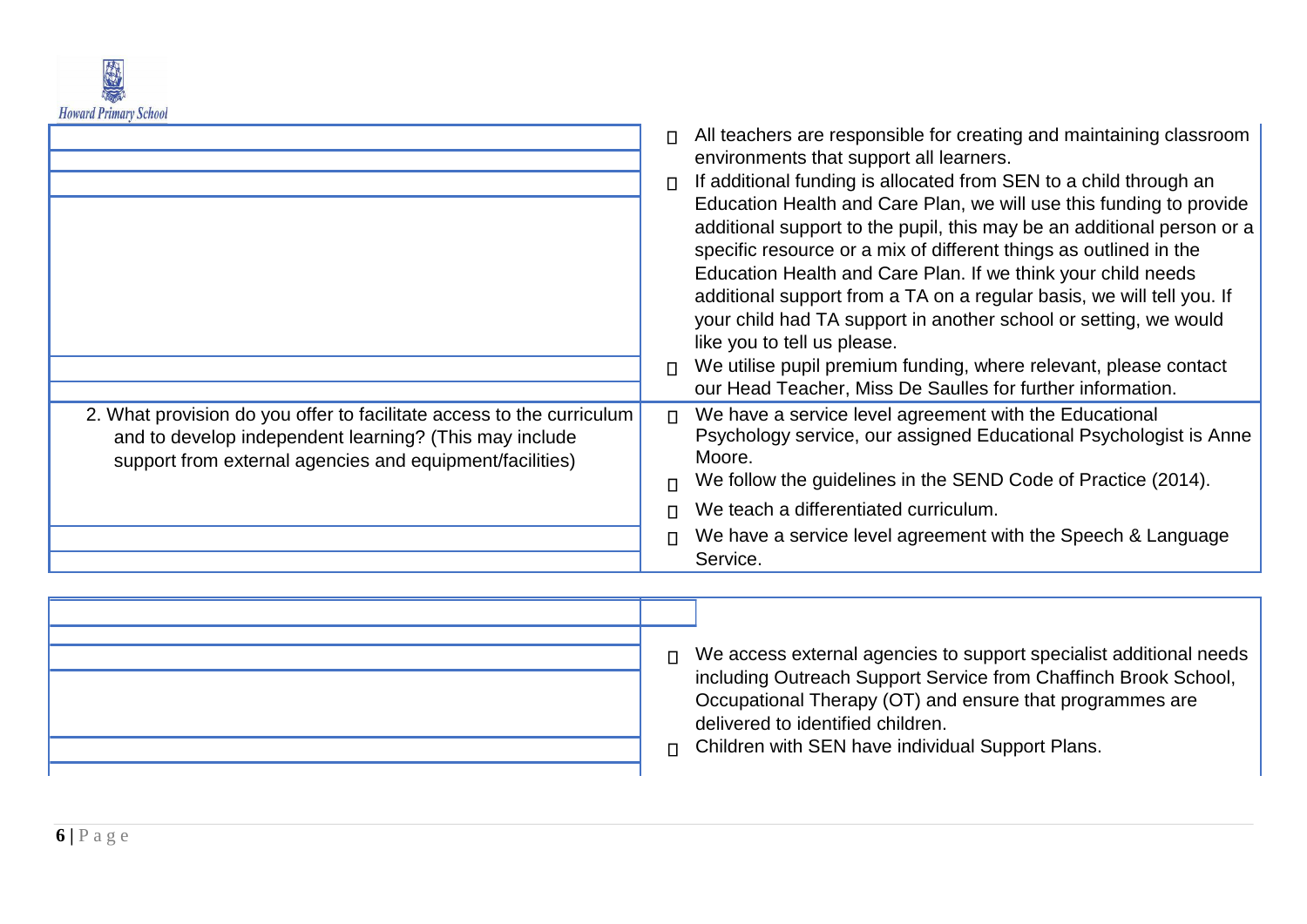

|                                                                                                                         | We use specific resources with targeted children, coloured overlays<br>$\Box$<br>for students with dyslexic tendencies, computer and iPad-based<br>support, modified seating, fidgets/Move& Sit cushions for children<br>with ADHD etc.<br>We use and promote the use of Open Dyslexic, a dyslexia friendly<br>$\Box$<br>font: https://opendyslexic.org/                                                     |
|-------------------------------------------------------------------------------------------------------------------------|--------------------------------------------------------------------------------------------------------------------------------------------------------------------------------------------------------------------------------------------------------------------------------------------------------------------------------------------------------------------------------------------------------------|
| 3. Staff specialises/expertise around SEN or disability                                                                 | SENCO, Mrs S.Pollington: sdalziopolling.306@lgflmail.org<br>Π.<br>We have specialist TAs trained in Emotional Literacy (Zones of<br>$\Box$<br>Regulation), Lego Therapy, Numicon, Maths Box and Colourful<br>Semantics.<br>Staff trained in paediatric first aid.<br>$\Box$                                                                                                                                  |
| 4. What ongoing support and development is in place for staff<br>regards supporting children and young people with SEN? | Support and advice are provided by the school's SENCO when<br>$\Box$<br>writing Support Plans, monitoring Support Plans and tracking<br>progress of children with SEN.<br>Support and advice given from EP and outside agencies e.g.<br>CAMHS.<br>CPD training offered regularly and on a need's basis to all staff.<br>$\Box$<br>CPD training is given yearly for all teaching staff to update on<br>$\Box$ |

|                                                                                                                      | SEND procedures and current legislation. Along with peer support<br>and sharing of good practice.                                                                                                                                   |
|----------------------------------------------------------------------------------------------------------------------|-------------------------------------------------------------------------------------------------------------------------------------------------------------------------------------------------------------------------------------|
| 5. What arrangements are made for reasonable adjustments in the<br>curriculum and support to the pupil during exams? | Access arrangements - which includes readers, scribes, extra<br>time, small classroom for pupils with SEND needs.<br>We act upon advice given by outside agencies for example hearing<br>impaired (HI) children sit near the front. |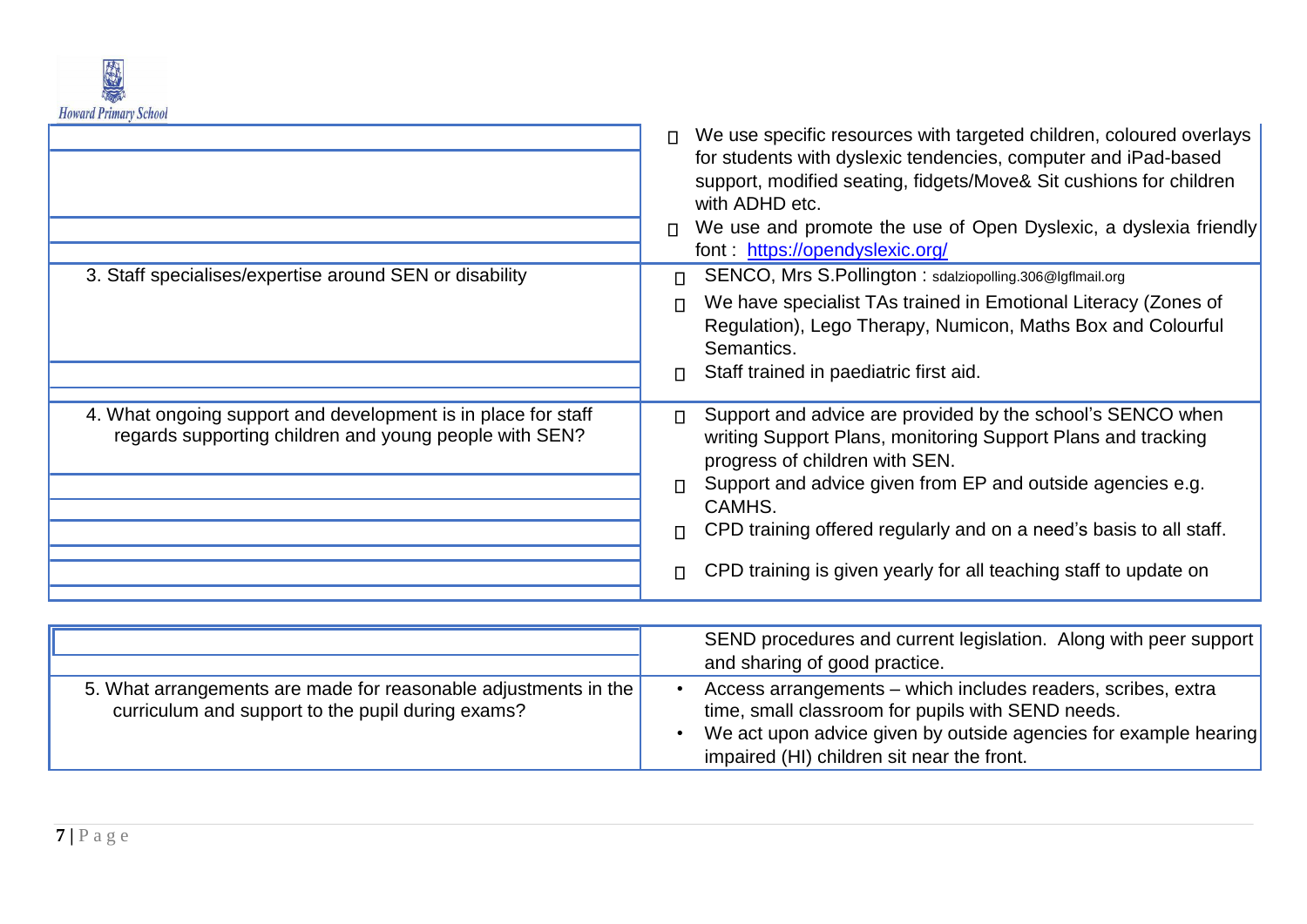

| 6. How do you share educational progress and outcomes with<br>parents?                                             | Parent and Carer Evenings twice yearly.<br>Written school reports once yearly.<br>Meetings with parents as appropriate.<br>Review of EHCP annually.<br>Progress and outcomes of assessment by other agencies,<br>including the Educational Psychologist, are communicated to<br>parents as appropriate.                                                                                                                                         |
|--------------------------------------------------------------------------------------------------------------------|-------------------------------------------------------------------------------------------------------------------------------------------------------------------------------------------------------------------------------------------------------------------------------------------------------------------------------------------------------------------------------------------------------------------------------------------------|
| 7. What external teaching and learning do you offer?                                                               | School trips for each year group.<br>Visitors to school.<br>We are part of the Children's University that promotes learning<br>outside the classroom. https://www.childrensuniversity.co.uk/                                                                                                                                                                                                                                                    |
| <b>Annual Reviews</b>                                                                                              |                                                                                                                                                                                                                                                                                                                                                                                                                                                 |
|                                                                                                                    |                                                                                                                                                                                                                                                                                                                                                                                                                                                 |
| 1. What arrangements are in place for review meetings for<br>children with Education, Health and Care (EHC) Plans? | Invites sent to parents and all professionals involved, by the<br>SENCO.<br>An Annual review meeting held at Howard Primary School or on<br>Zoom, at a convenient time, translator provided if needed.<br>Consultation with staff prior to the meeting.<br>Parents are made aware of Parent Partnership support such as<br>SENDIASS = https://www.kids.org.uk/sendiass<br>$PIP = \frac{http://www.pipcroydon.com/}{http://www.pipcroydon.com/}$ |
| 2. What arrangements are in place for children with other SEN                                                      | <b>SENCO</b> support                                                                                                                                                                                                                                                                                                                                                                                                                            |
| support needs                                                                                                      | TAs are placed to meet the needs of the cohort and to support<br>learning.                                                                                                                                                                                                                                                                                                                                                                      |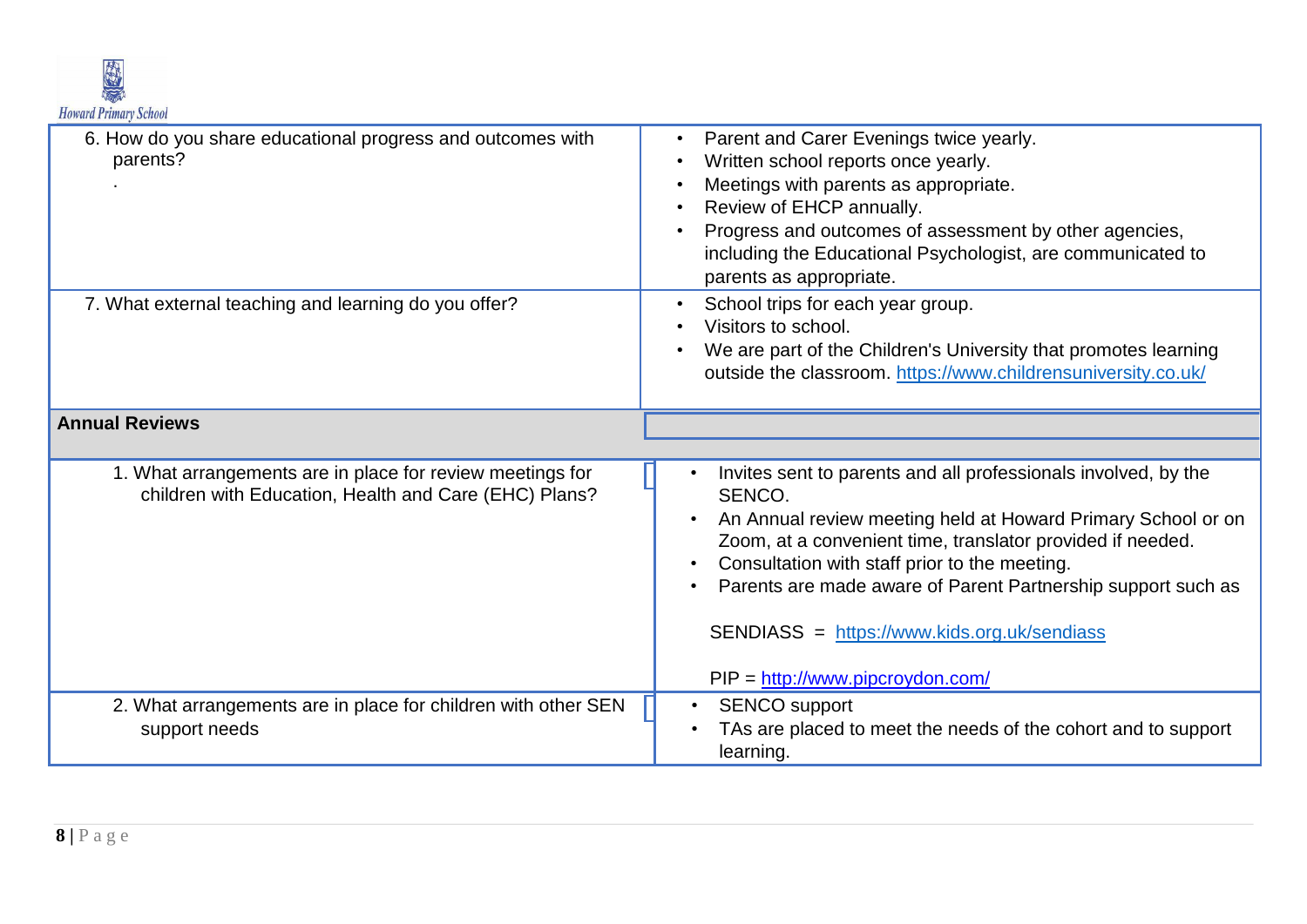

|                                                                                                                     | Staff based in the Local Authority are available to support<br>$\Box$<br>specific medical & learning needs<br>Regular opportunities for parents to meet with class teacher and<br>SENCO to discuss progress.<br>EP assessments and strategies as appropriate.<br>$\Box$                                                                                                                                                                                                                                       |
|---------------------------------------------------------------------------------------------------------------------|---------------------------------------------------------------------------------------------------------------------------------------------------------------------------------------------------------------------------------------------------------------------------------------------------------------------------------------------------------------------------------------------------------------------------------------------------------------------------------------------------------------|
| <b>Keeping Children Safe</b>                                                                                        |                                                                                                                                                                                                                                                                                                                                                                                                                                                                                                               |
| 1. What support is offered during breaks and lunchtimes?                                                            | Two members of staff are on each playground at play time.<br>$\Box$<br>Lunchtime supervisors are on the playground and in the dinner<br>$\Box$<br>hall at lunchtimes.<br>A member of the Senior Leadership Team co-ordinates<br>$\Box$<br>Lunchtime Supervisors every lunch time.<br>Children with SEN and/or any child who requires a calm place<br>$\Box$<br>during break or lunchtime, can take part in the SENCO club.<br>SENCO organises activities and supervises children in the<br><b>SENCO Room.</b> |
| 2. How do you ensure my son/daughter stays safe outside the<br>classroom? (e.g. during PE lessons and school trips) | Risk assessments are completed for all trips and visits which<br>$\Box$<br>take place away from the school site. These are completed by<br>the lead member of staff and passed to SLT and LA for final<br>approval;<br>We have 10+ qualified first aiders in school.<br>$\Box$<br>Children with physical difficulties have support from a TA, where<br>appropriate.                                                                                                                                           |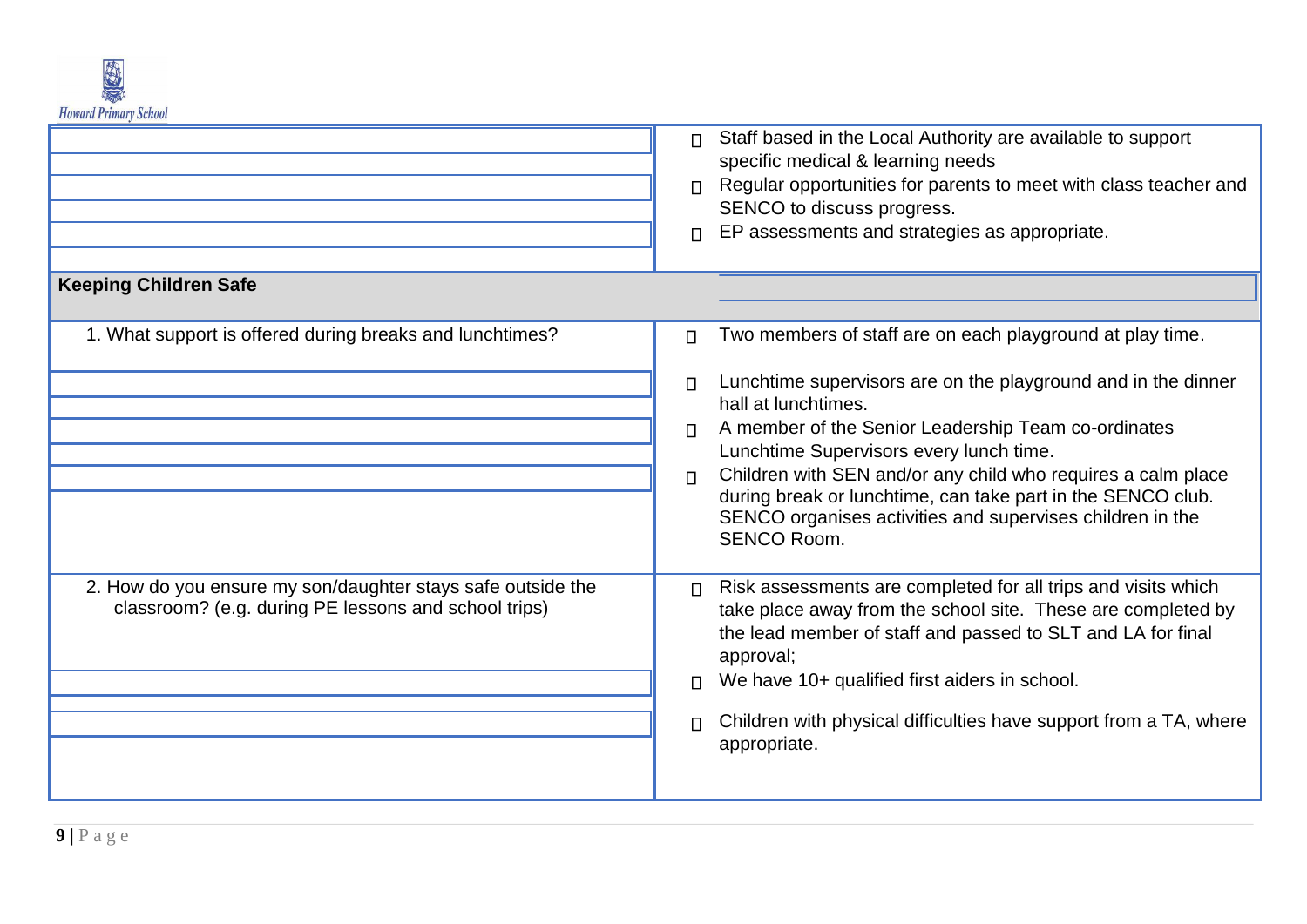

| 3. What are the school arrangements for undertaking risk<br>assessments? | Onsite and off-site risk assessments are completed as part of<br>our health and safety policy. |
|--------------------------------------------------------------------------|------------------------------------------------------------------------------------------------|
|                                                                          |                                                                                                |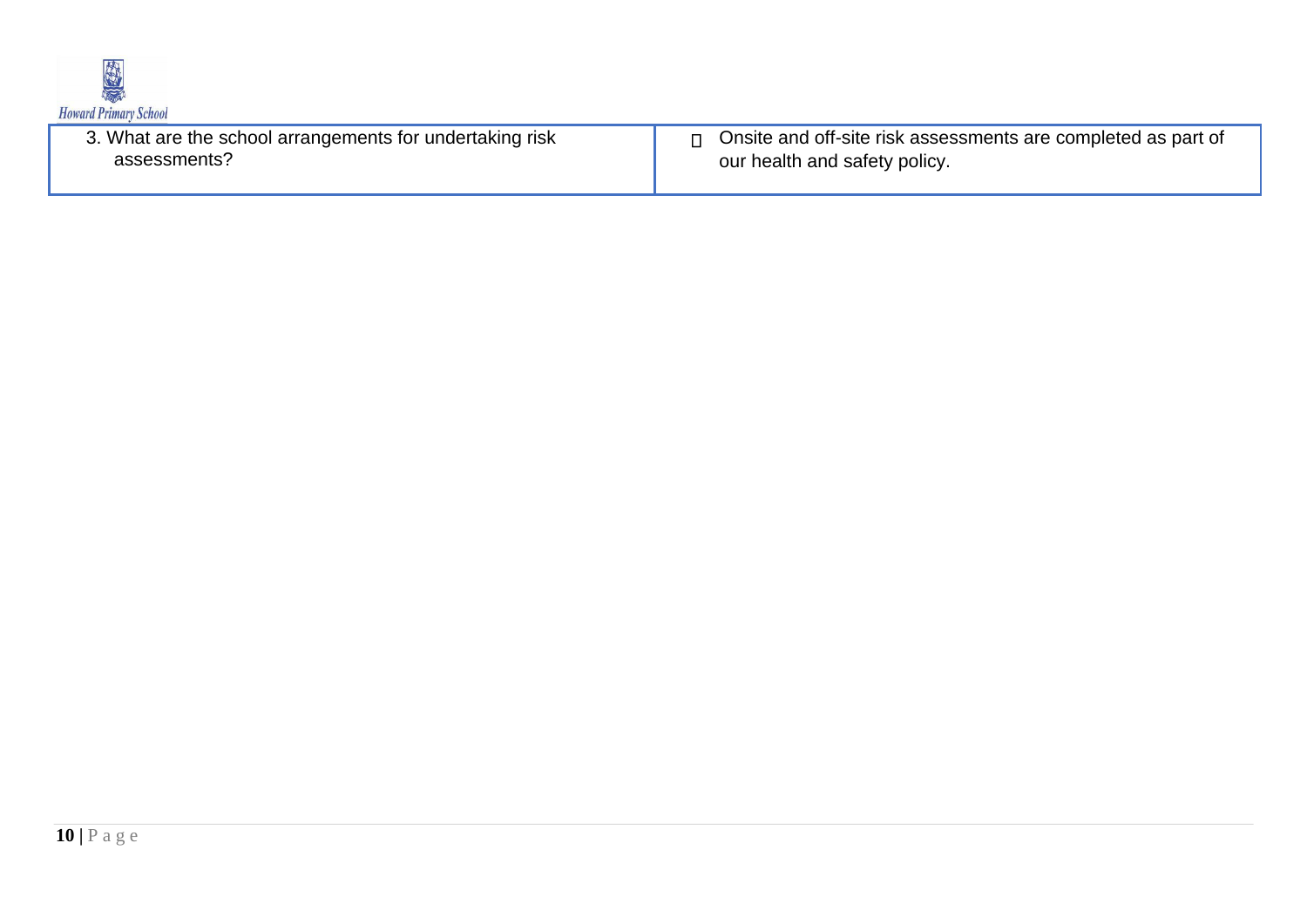

| 4. Where can parents find details of policies on bullying?                                                             | Our Anti-Bullying Policy can be downloaded from our website<br>$\Box$<br>https://www.howard.croydon.sch.uk/our-school/policies/                                                                                                                                                                                                                             |
|------------------------------------------------------------------------------------------------------------------------|-------------------------------------------------------------------------------------------------------------------------------------------------------------------------------------------------------------------------------------------------------------------------------------------------------------------------------------------------------------|
| <b>Health (including Emotional Health and Wellbeing</b>                                                                |                                                                                                                                                                                                                                                                                                                                                             |
| 1. What is the school's policy on administering medication?                                                            | For medication to be administered in school it must be<br>prescribed by a doctor and have a named chemist label on it or<br>for 'over the counter medication' be in its original packaging with<br>dosage instructions.                                                                                                                                     |
|                                                                                                                        | Normally we can only give medication which is needed four or<br>$\Box$<br>more times a day and/or before food;<br>Parents/Carers must sign a consent form at the office on the first<br>morning they need the medicine to be administered.<br>For further information please contact Mrs Newlands/Miss<br>$\Box$<br>Enwonwu on 0208 6884216                 |
| 2. How do you work with the family to draw up a care plan and<br>ensure that all relevant staff are aware of the plan? | If a pupil has a long term medical need we ask parents and the<br>SENCO and the relevant nursing team to brief appropriate<br>members of staff on protocols to follow.<br>We work with the relevant nursing team to write a care plan. This<br>$\Box$<br>is shared with all staff.                                                                          |
| 3. What would the school do in the case of a medical emergency                                                         | In the case of a medical emergency that poses a risk to life, we<br>$\Box$<br>would call 999 and inform the Head teacher, Miss De Saulles,<br>immediately followed by parents and carers.<br>If the child needs to be taken to hospital immediately, and the<br>parents are not in attendance, the child will be taken to hospital<br>by 1 member of staff. |
| 4. How do you ensure that staff are trained/qualified to deal with a<br>child's particular needs?                      | Specialist training is sought from relevant health professionals.<br>Named First Aiders in each Key Stage.<br>п                                                                                                                                                                                                                                             |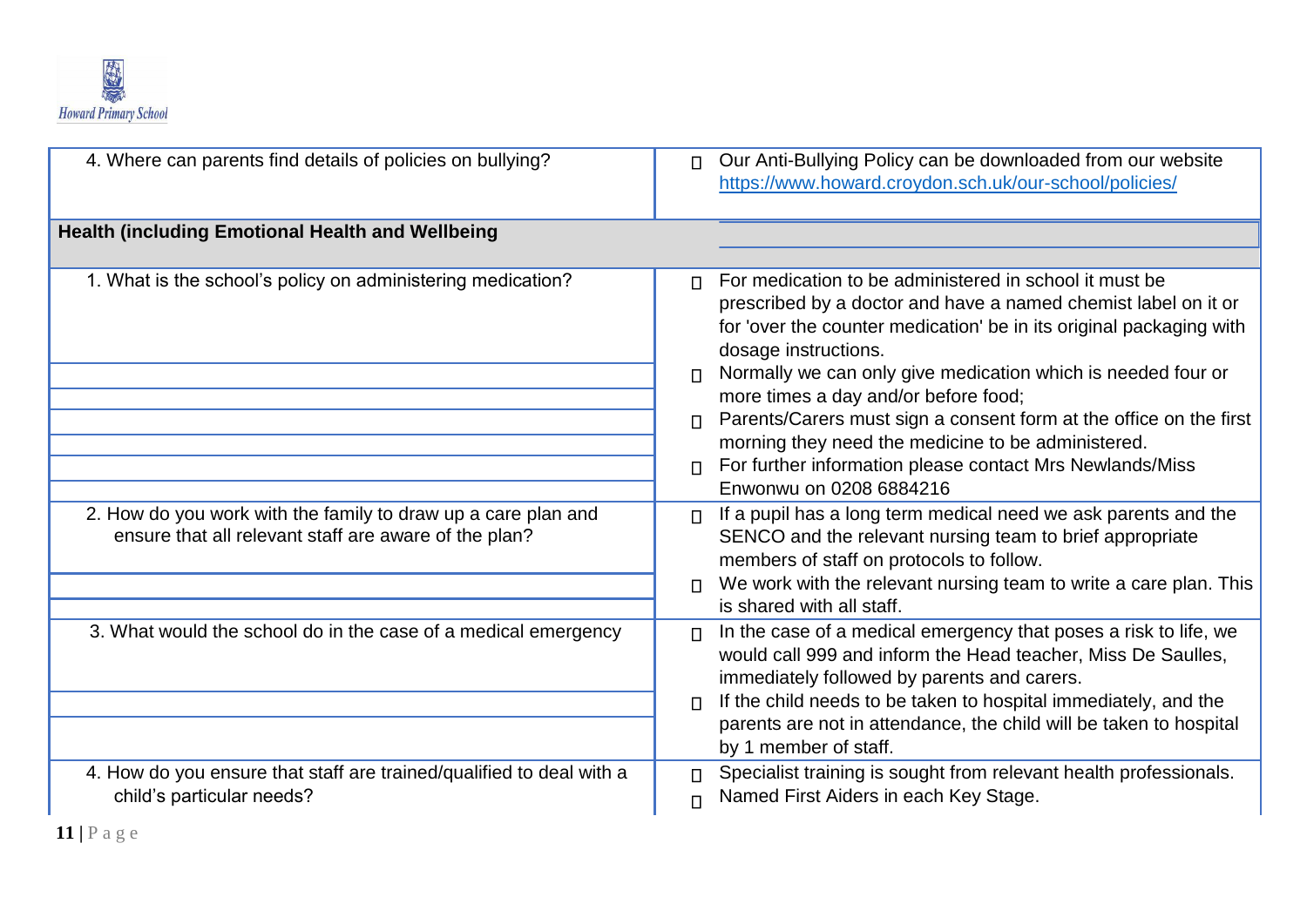

| UVIVINI I HIIIII V DUNVO<br>5. Which health or therapy services can children access on school<br>premises?                              | Staff will have specialist training, based on the needs of child, if<br>necessary.<br>Identified children can access SALT services through our<br>$\Box$<br>independent therapist. We normally have 4 visits/sessions per<br>term.                                                                                                                |
|-----------------------------------------------------------------------------------------------------------------------------------------|---------------------------------------------------------------------------------------------------------------------------------------------------------------------------------------------------------------------------------------------------------------------------------------------------------------------------------------------------|
|                                                                                                                                         | The School Nursing Team visits the school to complete routine<br>$\Box$<br>checks, i.e.: eyesight, hearing and height and weight. Parents<br>and carers will be informed by letter when their child is due to be<br>seen.                                                                                                                         |
| <b>Communication with Parents</b>                                                                                                       |                                                                                                                                                                                                                                                                                                                                                   |
| 1. How do you ensure that parents know "who's who" and who they<br>can contact if they have concerns about their child/young<br>person? | Staff names and responsibilities are on the school website or<br>П<br>available from the school office.<br>https://www.howard.croydon.sch.uk/teaching_staff/                                                                                                                                                                                      |
| 2. Do parents have to make an appointment to meet with staff or do<br>you have an Open-Door policy?                                     | Parents/carers can leave a message for a teacher with the staff<br>$\Box$<br>on the playground in the morning. Staff are available on the<br>playground after school every day. However, if they wish to meet<br>in a formal meeting, an appointment should be requested at the<br>main office or by contacting teachers using their class email. |
| 3. How do you keep parents updated with their child/young<br>person's progress?<br>4. Do you offer Open Days?                           | Parent/Carer Evenings are held twice a year.<br>П<br>Informal progress meetings are instigated where necessary.<br>$\Box$<br>Written school reports sent home annually.<br>П                                                                                                                                                                      |
| 5. How can parents give feedback to the school?                                                                                         | Parents/carers are asked to complete a questionnaire twice yearly<br>П<br>at parent/carer evenings.                                                                                                                                                                                                                                               |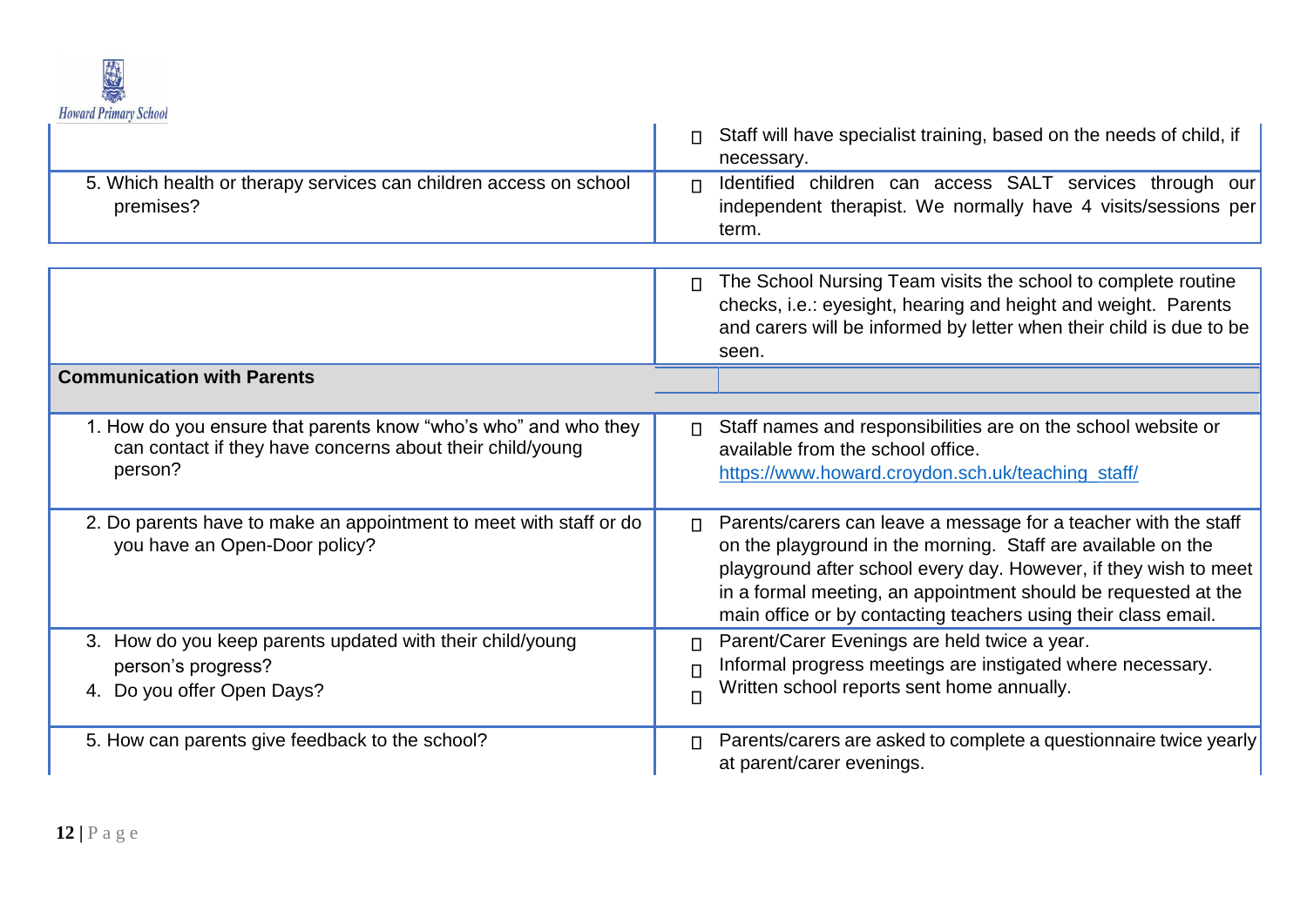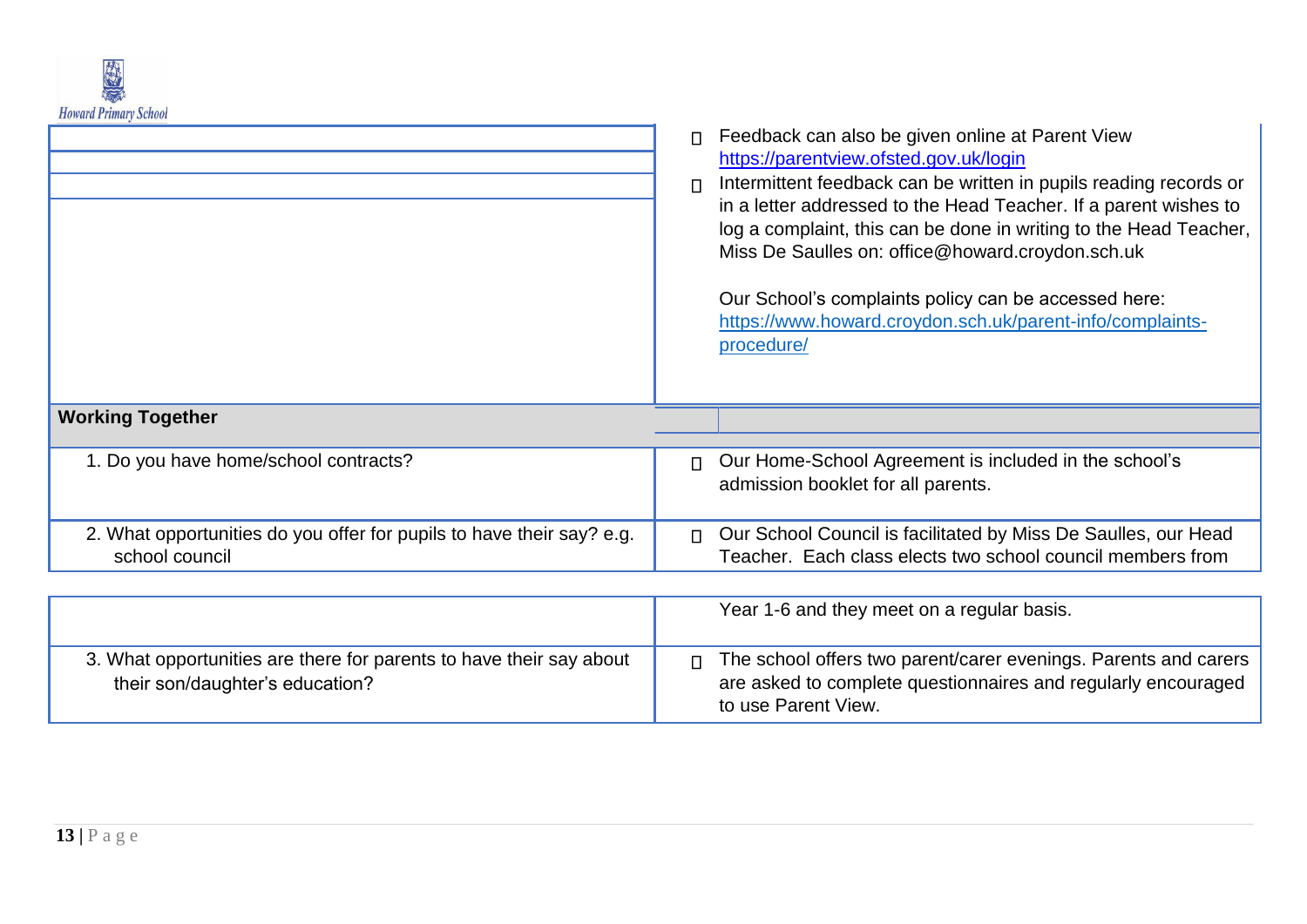

| 4. What opportunities are there for parents to get involved in the<br>school or become school governors?                                                                        | At Howard Primary we run a Friends of Howard group. This<br>$\Box$<br>group consists of governors, parents and carers. We organise<br>termly events such as Xmas AND Summer Fair, Mufti Days,<br>Discos, Bring & Buy events and much more. We are always<br>looking for volunteers to help organise and lend a hand at<br>events. If you would be interested please contact:<br>friendsofhoward@hotmail.com<br>When there is a vacancy for a parent governor, a letter is sent to<br>$\Box$<br>all parents and carers and they are invited to apply as per the<br>application process. |
|---------------------------------------------------------------------------------------------------------------------------------------------------------------------------------|----------------------------------------------------------------------------------------------------------------------------------------------------------------------------------------------------------------------------------------------------------------------------------------------------------------------------------------------------------------------------------------------------------------------------------------------------------------------------------------------------------------------------------------------------------------------------------------|
| 5. How does the Governing Board involve other agencies in meeting<br>the needs of pupils with SEN and supporting their families? (e.g.<br>health, social care, voluntary groups | Our SEND designated Governors are Ms Faaiza Ahmed and<br>$\Box$<br>Ms Lucy Matthews.                                                                                                                                                                                                                                                                                                                                                                                                                                                                                                   |
| <b>Transition from Primary School and School Leavers</b>                                                                                                                        |                                                                                                                                                                                                                                                                                                                                                                                                                                                                                                                                                                                        |
| 1. What support is offered for young people leaving the school?                                                                                                                 | A thorough transition programme is in place for all Year 6 who<br>$\Box$<br>are moving to high school.                                                                                                                                                                                                                                                                                                                                                                                                                                                                                 |
| 2. What advice/support do you offer young people and their parents<br>about preparing for adulthood                                                                             | Our PSHE curriculum supports children through their school and<br>$\Box$<br>personal life changes and prepares for the next stage in their<br>educational career.                                                                                                                                                                                                                                                                                                                                                                                                                      |
| <b>Extra-Curricular Activities</b>                                                                                                                                              |                                                                                                                                                                                                                                                                                                                                                                                                                                                                                                                                                                                        |
| 1. Do you offer before and after school provision? If yes, please                                                                                                               | Before and after school provision is offered on site by Sherwood<br>$\Box$                                                                                                                                                                                                                                                                                                                                                                                                                                                                                                             |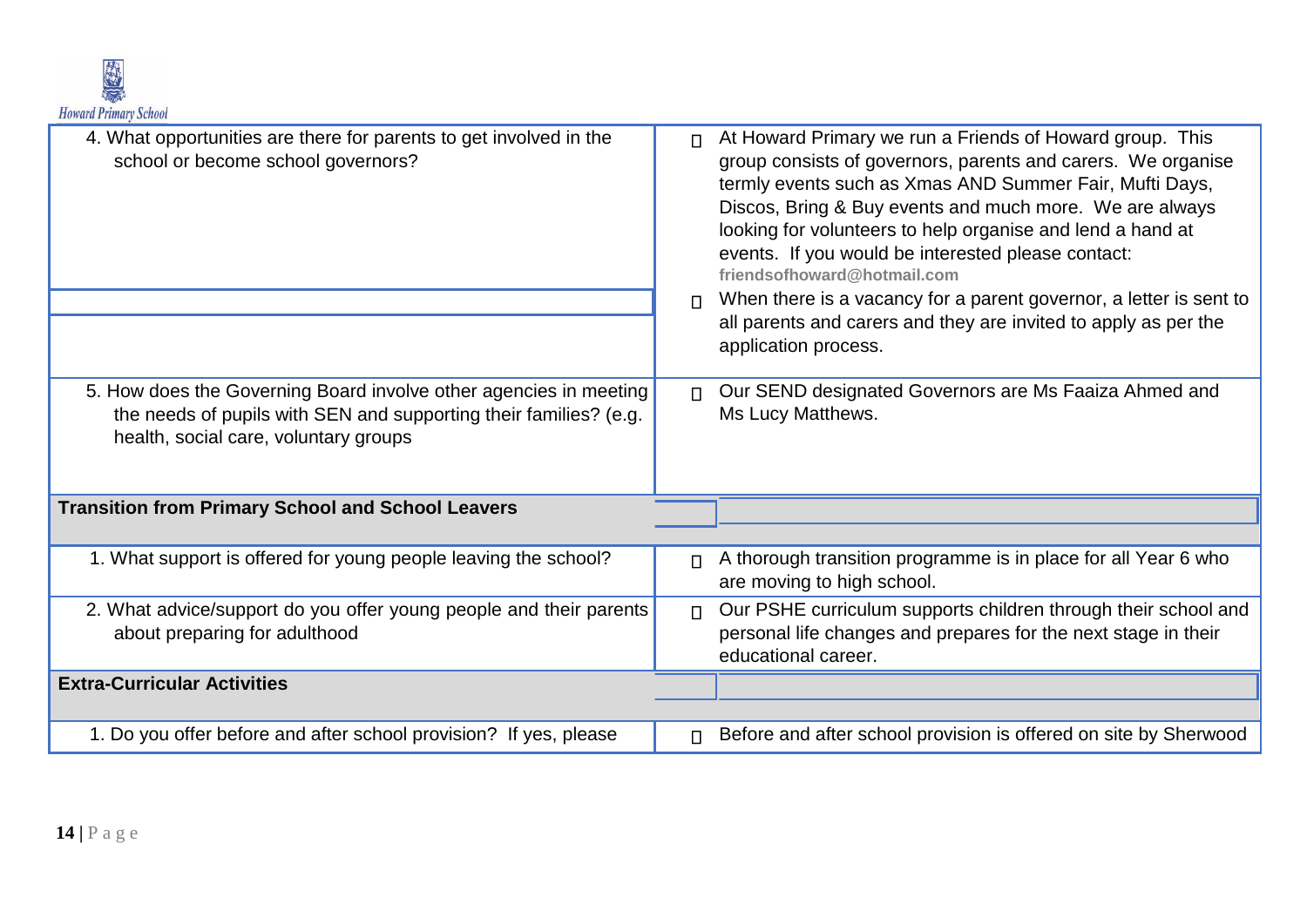

| give details.                                                                                                       | Nursery. It starts at 8am to 8.45and and then from 3.30pm to<br>6pm                                                                                                                                                                                                                                     |
|---------------------------------------------------------------------------------------------------------------------|---------------------------------------------------------------------------------------------------------------------------------------------------------------------------------------------------------------------------------------------------------------------------------------------------------|
| 2. What lunchtime or after school activities do you offer? Do<br>parents have to pay for these and if so, how much? | After school clubs change each half term and include football,<br>$\Box$<br>netball, dance, choir, cookery.<br>Before School: Breakfast Club.<br>$\Box$<br>There is a small charge for clubs and breakfast club. Please<br>enquire at the office for more details.                                      |
| 3. How do you make sure clubs, activities and residential trips are<br>inclusive?                                   | All children are invited to attend all clubs suitable for their year<br>group.<br>All trips, including residential are fully inclusive.                                                                                                                                                                 |
| 4. How do you help children and young people to make friends?                                                       | We have an ethos where everybody is treated with respect.<br>This ethos is modelled by staff and pupils.<br>PHSE (Jigsaw) and Zones of Regulation programmes are a part<br>of the curriculum.<br>Assemblies<br>П<br>Friendship Bench in the KS2 playground.<br>Play Buddies in the yr1,2,3 playgrounds. |

**All our Policies can be downloaded from our website : [http://www.howard.croydon.sch.uk/our-school/policies/](https://mail.lgflmail.org/owa/?ae=Folder&t=IPF.Note&id=LgAAAAD4ArNtI33uTLrM1WBJiEpyAQBkBf2hoVp7RK2elE9FHOmHAMKpsBElAAAB&slUsng=0)**

**Glossary for Terms used in our SEND Information Report:**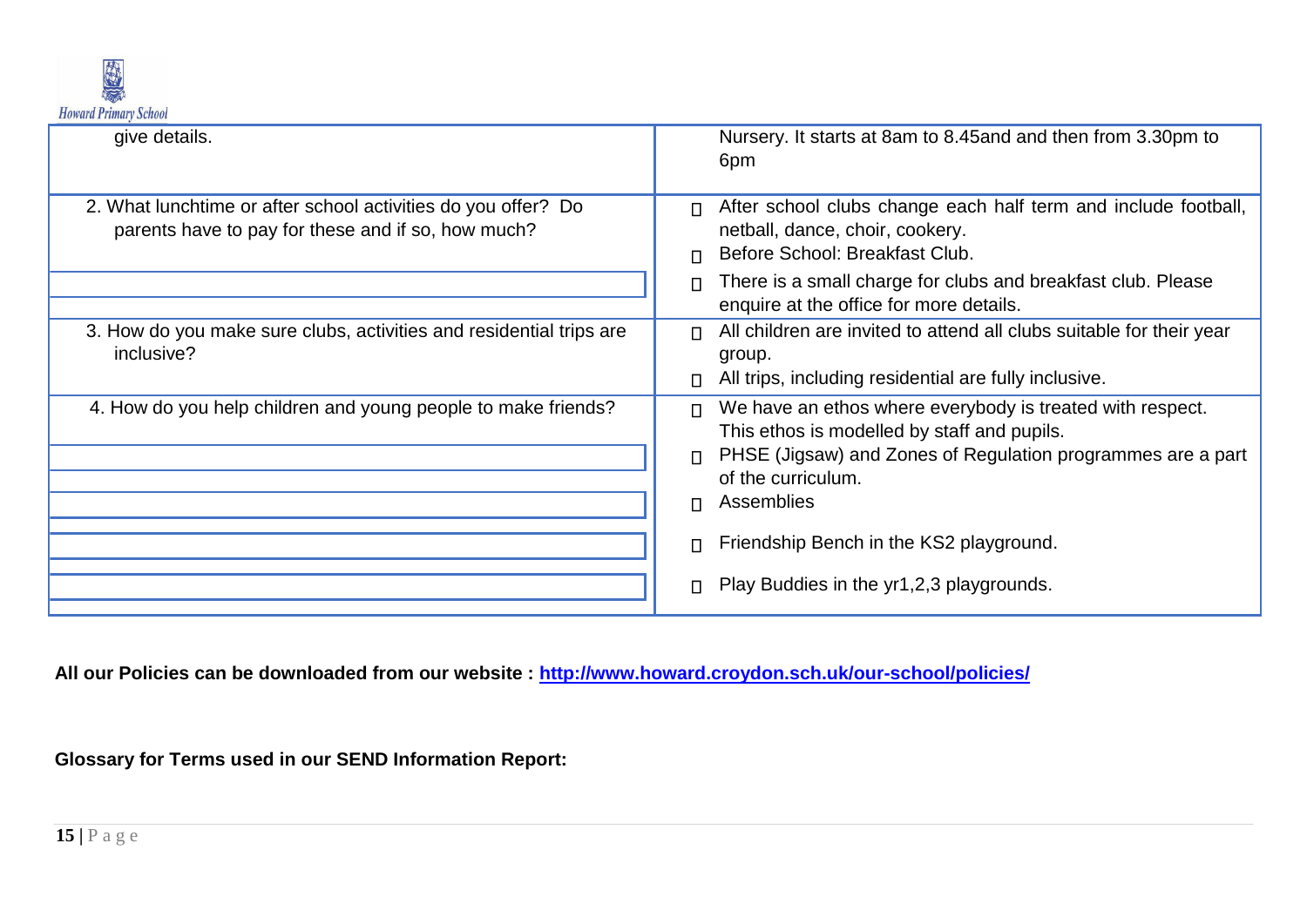

| <b>Annual Review</b> | All statements and Education, Health and Care Plans must be reviewed annually. The Annual Review ensures     |
|----------------------|--------------------------------------------------------------------------------------------------------------|
|                      | that that once a year the parents, the pupil, the Local Authority, the school and all professionals involved |
|                      | consider the progress the pupil has made over the last 12 months, and whether amendments need to be made     |
|                      | to the statement or Education, Health and Care Plan.                                                         |

| <b>Assessment</b>                          | This involves building a picture of your child's abilities, difficulties, behaviour, his/her special educational needs<br>and the support required to meet those needs. Assessment is an important part of deciding whether your<br>child's progress rate is as good as is expected. Teachers carry out routine assessments regularly. More<br>specialised assessments may be required if progress is not at an expected rate. This may be carried out by<br>the SENCO, an Educational Psychologist or an Advisory Teacher.<br>A statutory assessment is a formal procedure which involves the collection of information from as many people<br>as possible who have detailed knowledge about your child. This may lead to the issue of a statement of special<br>educational needs. |
|--------------------------------------------|--------------------------------------------------------------------------------------------------------------------------------------------------------------------------------------------------------------------------------------------------------------------------------------------------------------------------------------------------------------------------------------------------------------------------------------------------------------------------------------------------------------------------------------------------------------------------------------------------------------------------------------------------------------------------------------------------------------------------------------------------------------------------------------|
| <b>Code of Practice</b>                    | The SEN Code of Practice (often referred to as 'The Code') gives practical guidance on how to identify,<br>assess and support children with special educational needs. All early education settings, state schools and<br>Local Education Authorities must take account of this Code when they are dealing with children who have<br>special educational needs.                                                                                                                                                                                                                                                                                                                                                                                                                      |
| <b>Differentiation</b>                     | Differentiation is the adjustment of the teaching methods and/or resources according to the learning needs of<br>the pupils. It can be aimed at the groups within the class or individuals. See also personalised learning.                                                                                                                                                                                                                                                                                                                                                                                                                                                                                                                                                          |
| <b>Differentiated</b><br><b>Curriculum</b> | A curriculum that is specially adapted to meet the special educational needs of individual children.                                                                                                                                                                                                                                                                                                                                                                                                                                                                                                                                                                                                                                                                                 |
| <b>Dyslexia</b>                            | Children with dyslexia have a marked and persistent difficulty in learning to read, write and spell, despite<br>making good progress in other areas. Areas of difficulty include: working memory, organisation, reading<br>comprehension, handwriting, punctuation, concentration, sequencing words and numbers. Students with<br>dyslexia may also mispronounce common words or reverse letters and sounds in words. Dyslexia is a type<br>of Specific Learning Difficulty (SpLD). See under SpLD below                                                                                                                                                                                                                                                                             |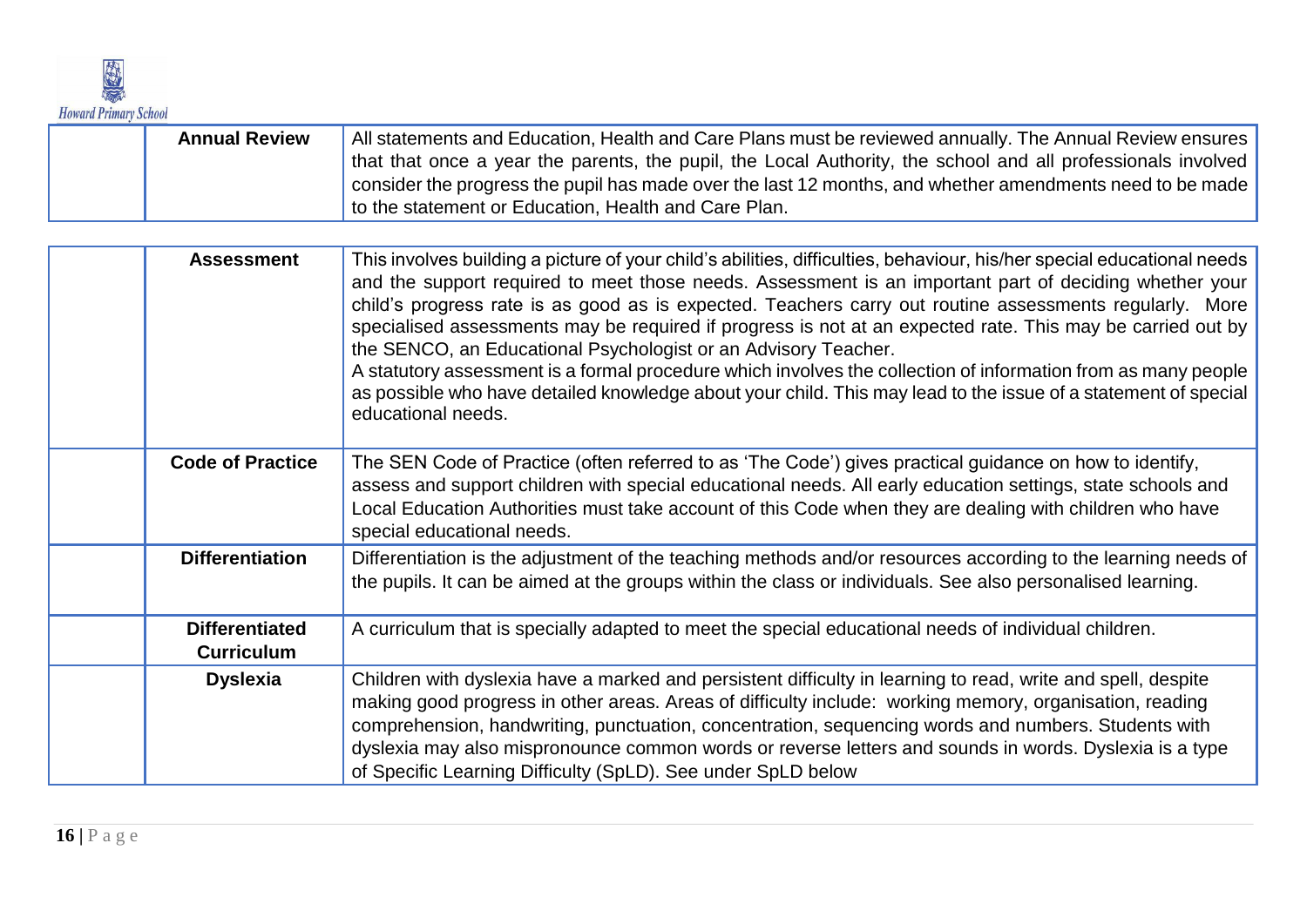

| <b>EHCP</b> | <b>Education, Health</b><br>and Care Plan | From 1 <sup>st</sup> September 2014, Education, Health and Care Plans (EHCPs) will be issued instead of statements<br>of SEN. Existing statements will be converted to EHCPs over the next three years. An EHCP has the same<br>statutory protection as a statement but it can be issued at and maintained to any point from birth to the age<br>of 25. The criteria and procedure for securing an EHCP for your child is detailed as part of Croydon's Local<br>Offer. |
|-------------|-------------------------------------------|-------------------------------------------------------------------------------------------------------------------------------------------------------------------------------------------------------------------------------------------------------------------------------------------------------------------------------------------------------------------------------------------------------------------------------------------------------------------------|
| EP          | <b>Educational</b><br><b>Psychologist</b> | Most, but not all, Educational Psychologists are employed by local authorities (LAs). Their main work is with<br>schools and pre-school settings to provide advice, support and staff training for children with SEN. They may<br>perform assessments of children with SEN and produce a report as part of the statutory assessment.                                                                                                                                    |

|                 | <b>Exam Special</b><br><b>Arrangements</b> | Special arrangements can be made for pupils who are disadvantaged during exams because of certain<br>difficulties such as dyslexic tendencies. Readers, scribes and or extra time can be arranged, for pupils who<br>meet the exam board criteria, in order that the disadvantage they have can be redressed.                                                                                                  |
|-----------------|--------------------------------------------|----------------------------------------------------------------------------------------------------------------------------------------------------------------------------------------------------------------------------------------------------------------------------------------------------------------------------------------------------------------------------------------------------------------|
|                 | <b>Exam Special</b><br><b>Concessions</b>  | Special concessions can be arranged for pupils who qualify for these e.g. the exam paper can be enlarged<br>or written in Braille for pupils with visual difficulties or a scribe can be used if a pupil breaks an arm before<br>the exam etc.                                                                                                                                                                 |
|                 | <b>Governors</b>                           | Each school has a board of Governors that is responsible to parents, funders and the community for making<br>sure the school provides a good quality education. In Academy schools the governors are often called<br>'directors'.                                                                                                                                                                              |
| H <sub>II</sub> | <b>Hearing Impairment</b>                  | Children with a hearing impairment range from those with a mild hearing loss to those who are profoundly<br>deaf. They cover the whole ability range. For educational purposes, children are regarded as having a<br>hearing impairment if they require hearing aids, adaptations to their environment and/or particular teaching<br>strategies in order to access the concepts and language of the curriculum |
|                 | <b>Inclusion</b>                           | Inclusion is the process by which schools and other establishments change their principles, policies,<br>practices and environments to increase the presence, participation and achievement levels of children with<br>special educational needs and/or a disability.                                                                                                                                          |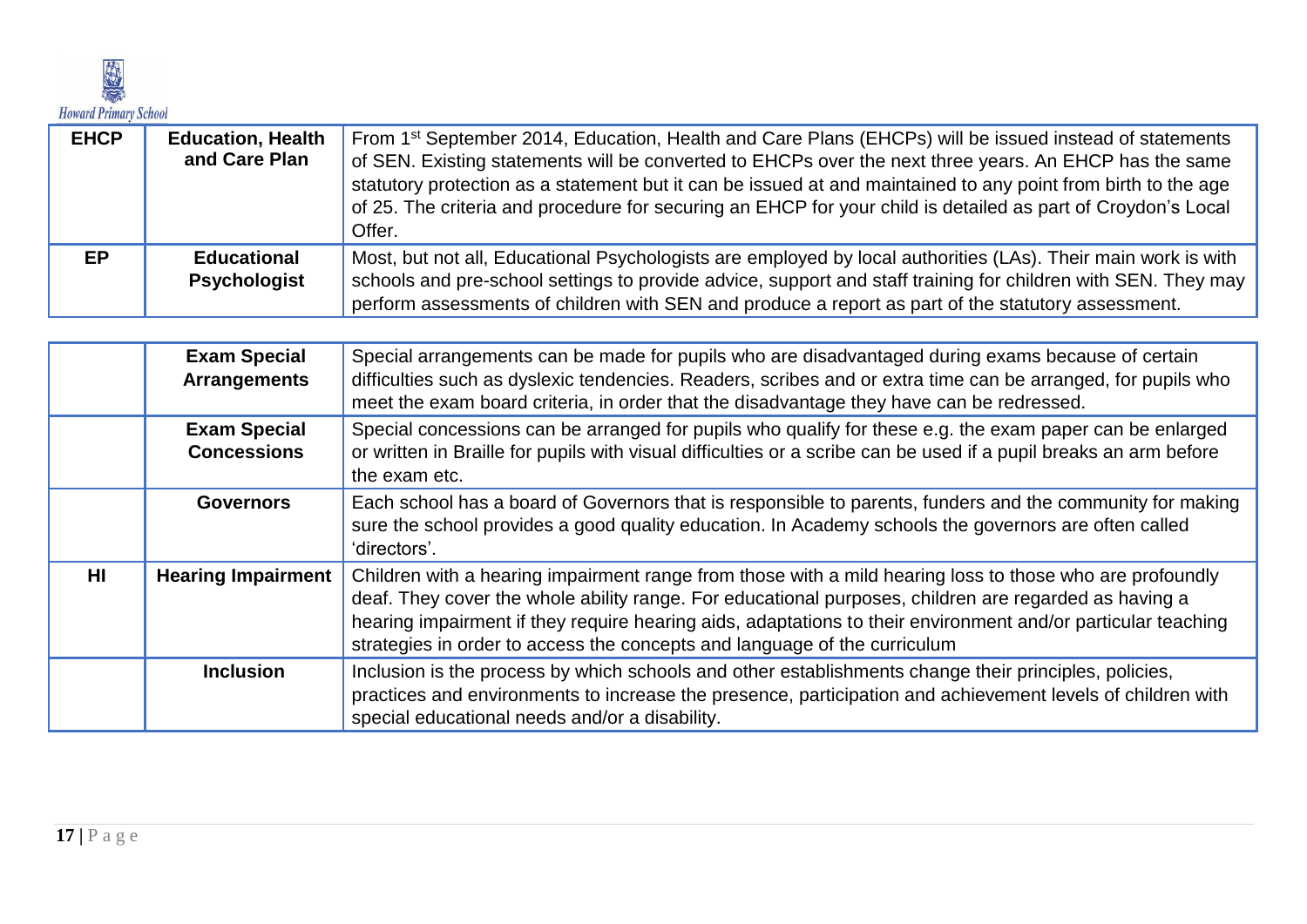

| <b>IEP</b> | <b>Individual</b><br><b>Education Plan</b> | An IEP sets out the special help that a child will receive at school or early years setting to meet his or her<br>special educational needs (SEN). It is not a legal requirement for your child to have and IEP but it is good<br>practice for parents and the child to be involved in drawing it up and reviewing it if there is one. An IEP<br>should be reviewed regularly and at least twice a year. If there is no IEP the school should have another<br>method of recording how it is meeting your child's SEN |
|------------|--------------------------------------------|----------------------------------------------------------------------------------------------------------------------------------------------------------------------------------------------------------------------------------------------------------------------------------------------------------------------------------------------------------------------------------------------------------------------------------------------------------------------------------------------------------------------|
| LD         | <b>Learning Difficulties</b>               | A child has learning difficulties if he or she finds it much harder to learn than most children of the same age.                                                                                                                                                                                                                                                                                                                                                                                                     |
|            | <b>Learning Mentors</b>                    | Learning Mentors work with school pupils and college students to help them address barriers to learning and<br>improve achievement.                                                                                                                                                                                                                                                                                                                                                                                  |
| LA         | <b>Local Authority</b>                     | Each council has an LA. The LA is responsible for the education of all children living within the council's area<br>and has some responsibility for all state schools in our area. In Croydon, the LA is combined with the<br>children's social services departments and is known as Children's Services. Children's Services have the<br>same responsibilities for educational provision for children with special educational needs as LAs.                                                                        |
|            | <b>National Curriculum</b>                 | This sets out a clear, full and statutory entitlement to learning for all children, setting out what should be<br>taught and setting attainment targets for learning. It also determines how performance will be assessed and                                                                                                                                                                                                                                                                                        |

|                          | reported. The national curriculum is taught in a way that meets the needs of individual children, e.g. setting<br>goals that are achievable.                                                                                                                                                                                                        |
|--------------------------|-----------------------------------------------------------------------------------------------------------------------------------------------------------------------------------------------------------------------------------------------------------------------------------------------------------------------------------------------------|
| <b>OFSTED</b>            | OFSTED stands for the Office for Standards in Education. OFSTED is the inspectorate for children and<br>learners in England and they oversee the quality of the provision of education and care through inspection<br>and regulation. They inspect childcare providers, schools, colleges, children's services, teacher training and<br>youth work. |
| Personalised<br>Learning | Personalised learning is about tailoring education to meet individual needs, interests and aptitudes to ensure<br>that every pupil achieves and reaches the highest standards possible, no matter what their background or<br>circumstances or level of ability                                                                                     |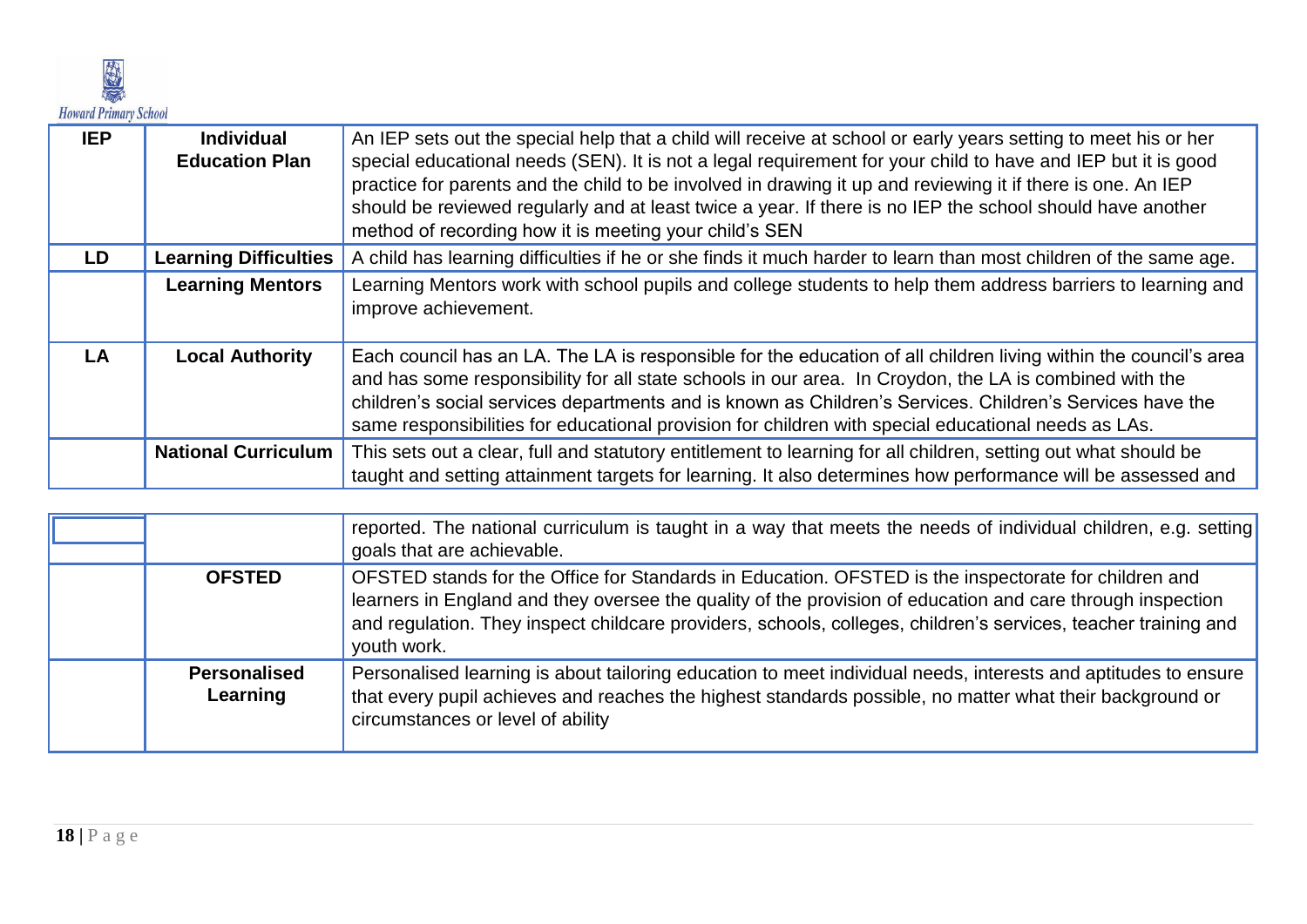

|           | <b>Phonics</b>                             | A system of teaching reading and spelling that stresses basic symbol-sound relationships and how this<br>works in decoding words.                                                                                                                                                                                                                                                                                                                                                                                                                                                                                                                                                                                                                                                                                                                                                                                                                          |
|-----------|--------------------------------------------|------------------------------------------------------------------------------------------------------------------------------------------------------------------------------------------------------------------------------------------------------------------------------------------------------------------------------------------------------------------------------------------------------------------------------------------------------------------------------------------------------------------------------------------------------------------------------------------------------------------------------------------------------------------------------------------------------------------------------------------------------------------------------------------------------------------------------------------------------------------------------------------------------------------------------------------------------------|
|           | <b>Phonological</b><br><b>Difficulties</b> | A child with phonological difficulties finds it hard to select and use the correct sounds necessary for speech.                                                                                                                                                                                                                                                                                                                                                                                                                                                                                                                                                                                                                                                                                                                                                                                                                                            |
| <b>PD</b> | <b>Physical Difficulty</b>                 | There is a wide range of physical disabilities and pupils cover the whole ability range. Some children are able<br>to access the curriculum and learn effectively without additional educational provision. They have a disability<br>but do not have a special<br>Educational need. For others, the impact on their education may be severe. In the same way, a medical<br>diagnosis does not necessarily mean that a child has SEN. It depends on the impact the condition has on their<br>educational needs.<br>There are a number of medical conditions associated with physical disability which can impact on mobility.<br>These include cerebral palsy, heart disease, spina bifida and hydrocephalus, muscular dystrophy. Children<br>with physical disabilities may also have sensory impairments, neurological problems or learning difficulties.<br>Some children are mobile but have significant fine motor difficulties which require support |
|           | <b>Physiotherapists</b>                    | Physiotherapists see children who have difficulties with movement (e.g.: walking, kicking a ball). The therapist<br>will assess the child's movements and identify what the physical problems are and then devise a treatment<br>plan.                                                                                                                                                                                                                                                                                                                                                                                                                                                                                                                                                                                                                                                                                                                     |
|           | <b>Responsible Person</b>                  | The person (either the head teacher/deputy head teacher, chair of the governing body or SEN Governor), who<br>has responsibility for making sure that staff know about a child's special educational needs.                                                                                                                                                                                                                                                                                                                                                                                                                                                                                                                                                                                                                                                                                                                                                |

| <b>SENCO</b> |                            | Special Educational   A Special Educational Needs Co-ordinator or SENCO is a teacher who has the responsibility for overseeing |
|--------------|----------------------------|--------------------------------------------------------------------------------------------------------------------------------|
|              |                            | Needs Co-Ordinator   the day-to-day SEN provision within his or her school. The SENCO and your child's teacher/s should work   |
|              |                            | together to plan how his/her needs should be met.                                                                              |
| <b>SEN</b>   | <b>Special Educational</b> | The special help given to children with special educational needs which is additional to or different from the                 |
|              | <b>Needs</b>               | provision generally made for other children of the same age.                                                                   |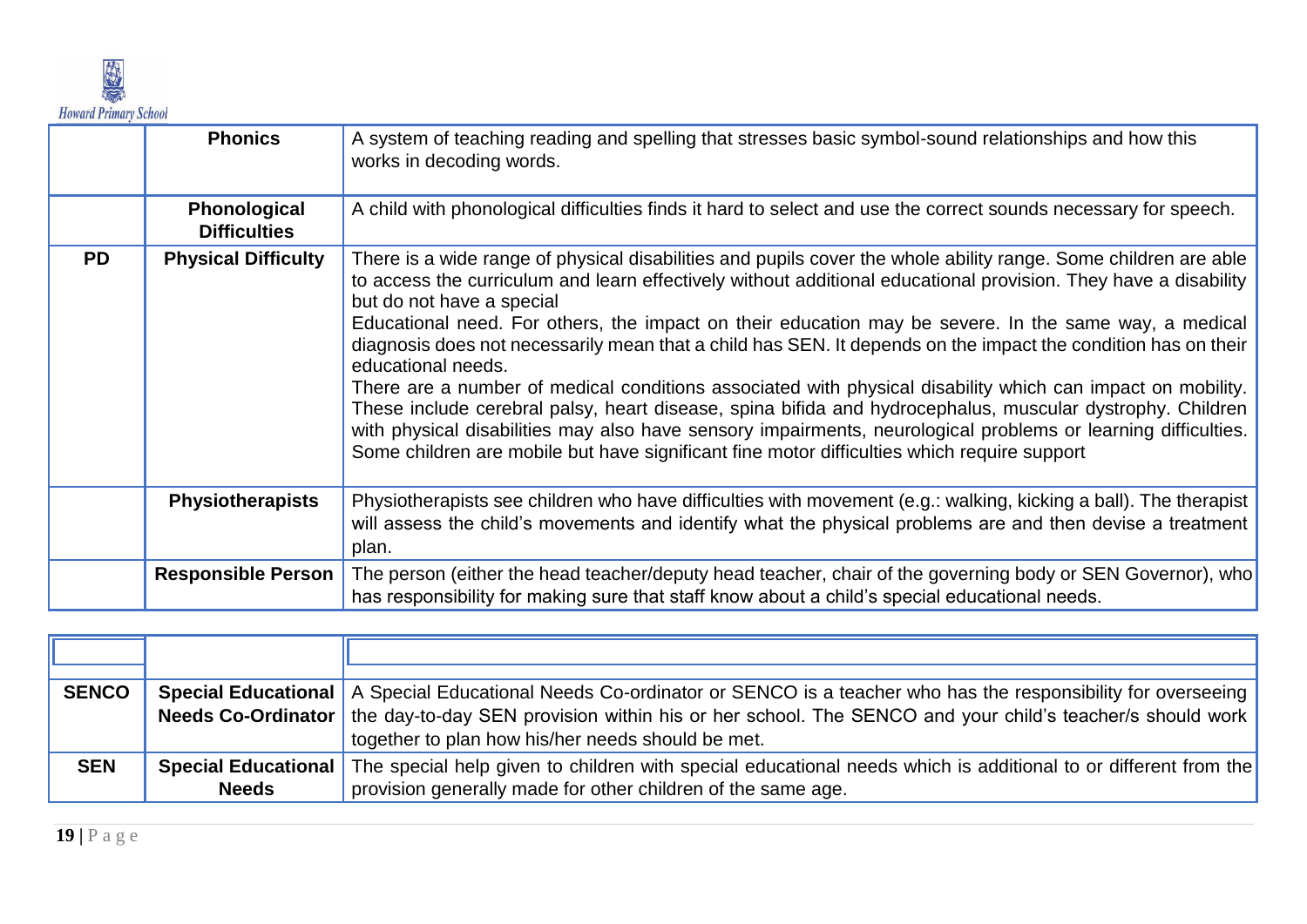

|             | <b>Special Educational</b><br><b>Provision</b>                       | The special help given to children with special educational needs which is additional to or different from the<br>provision generally made for other children of the same age.                                                                                                                                                                                                                                                                                                                                                                                                                                                                                                               |
|-------------|----------------------------------------------------------------------|----------------------------------------------------------------------------------------------------------------------------------------------------------------------------------------------------------------------------------------------------------------------------------------------------------------------------------------------------------------------------------------------------------------------------------------------------------------------------------------------------------------------------------------------------------------------------------------------------------------------------------------------------------------------------------------------|
| <b>SpLD</b> | <b>Specific Learning</b><br><b>Difficulties</b>                      | See Dyslexia, Dyscalculia and Dyspraxia above.                                                                                                                                                                                                                                                                                                                                                                                                                                                                                                                                                                                                                                               |
| <b>SEN</b>  | <b>Special Educational</b><br><b>Needs</b>                           | Children with special educational needs have significantly greater difficulty in learning than most children of<br>the same age or have a disability. These children may need extra or different help from that given to other<br>children of the same age. Approximately one fifth of all children may have a SEN at some point in their school<br>career.                                                                                                                                                                                                                                                                                                                                  |
|             | <b>Special Educational</b><br>Needs (SEN) Code of<br><b>Practice</b> | See 'Code of Practice' above.                                                                                                                                                                                                                                                                                                                                                                                                                                                                                                                                                                                                                                                                |
|             | <b>Statement of</b><br><b>Special Educational</b><br><b>Needs</b>    | The Statement of Special Educational Needs, or 'Statement' describes the special educational needs of a child<br>and the help that she or he will get to meet those needs. It is a legal document that is produced at the end of<br>a process known as 'statutory assessment'. Only those children with the most severe, complex and persistent<br>SEN will need a Statement. From September 1 <sup>st</sup> 2104, no new statements will be written. Instead a new<br>document - an Education, Health and Care Plan (EHCP) with the same legal protection as a Statement will<br>be produced.                                                                                               |
|             | <b>Statutory</b><br><b>Assessment</b>                                | This is the legal process for producing an Education, Health and Care Plan (EHCP). Parents, a young person<br>over the age of 16 who is deemed capable and a variety of professionals can request a statutory assessment.<br>Parents and/or the young person themselves if they are deemed capable, must give their permission for this<br>to go ahead. Not all Statutory Assessments result in the issuing of an Education, Health and Care Plan. From<br>September 2014, Statutory Assessment can be carried out at any time between a child's birth and the age of<br>25, although there will be very few young people undergoing the process for the first time beyond the age of<br>16. |
|             |                                                                      |                                                                                                                                                                                                                                                                                                                                                                                                                                                                                                                                                                                                                                                                                              |